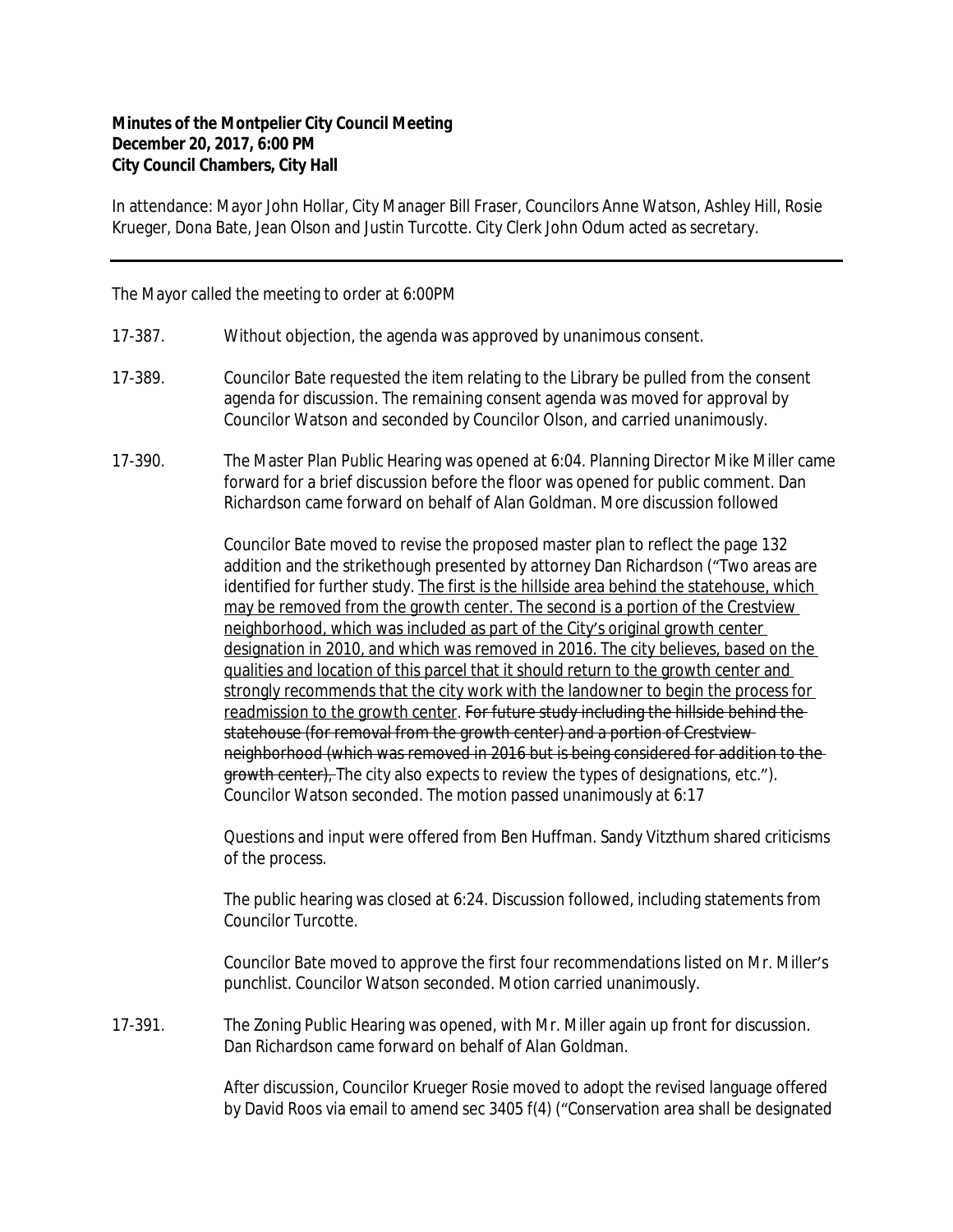as permanent open space, not to be further subdivided, and protected through a condition of approval of the DRB decision, a statement on the site plan or subdivision plat and a legal mechanism, including but not limited to deed restrictions or covenants, an open space agreement or a conservation easement held by the city, state or and a land trust or conservancy."). Councilor Turcotte seconded. Motion carried unanimously at 6:49.

Councilor Turcotte moved to accept Mr. Richardson recommendations on page 8 of his memo as it relates to section 3002(c) Residential Density. Councilor Olson seconded. Barbara Conrey, Phil Dodd and Alan Goldman offered comments during discussion. Motion failed on a 5-1 vote (Councilor Turcotte voting aye, all others nay).

After more discussion, Councilor Bate moved to support the next two changes offered by Mr. Richardson to section 3006(d) and 3006(b) with direction to staff to correct grammatical errors. (Sec 3006B – Applicability. The provisions of this section apply only to any land identified as a wetland or vernal pool on the Montpelier natural Resources Inventory Map at the initial filing of a permit, as well as any required buffer... Sec 3006(D) Development Standards To the greatest extent feasible, Land development in the affected area shall not have an undue adverse impact on the wetland or vernal pool. The Development Review Board shall consider the following factors in this determination as to whether the proposed development reasonably shall be designed to: …etc.) Councilor Krueger seconded and the motion carried unanimously at 7:09.

Alicia Feiler of Malone Properties was joined by David Butsch with three more proposed changes. The Council discussed each in turn.

Councilor Olson moved to accept recommendation 1 to revise the per building footprint requirement in the eastern gateway district from 10,000 square feet maximum to 40,000 square feet maximum, with Councilor Krueger seconding. Motion carried unanimously.

A discussion of the second recommendation followed. No action was taken.

On the third recommendation, Councilor Watson moved to remove below grade portion of the stream from the natural resources inventory map that crosses the specified parcel. Councilor Turcotte seconded. Motion carried unanimously.

After discussion, Councilor Watson moved to strike Res 1500 from the Applicability and 3011b(1). Councilor Bate seconded. Discussion. Motion failed 4-3 (The Mayor and Councilors Krueger, Turcotte and Olson voting nay, Councilors Watson, Bate and Hill voting aye).

The discussion of Mr. Miller's "punchlist" followed. Kirby Keene and Steve Sease of the Planning Commission came forward with input.

Councilor Turcotte moved to accept the recommendation of the Planning Commission to add to sec 3005(e) to the last sentence "except where the river is channelized." Councilor Krueger seconded. The motion carried 5-1 (Councilor Watson voting nay).